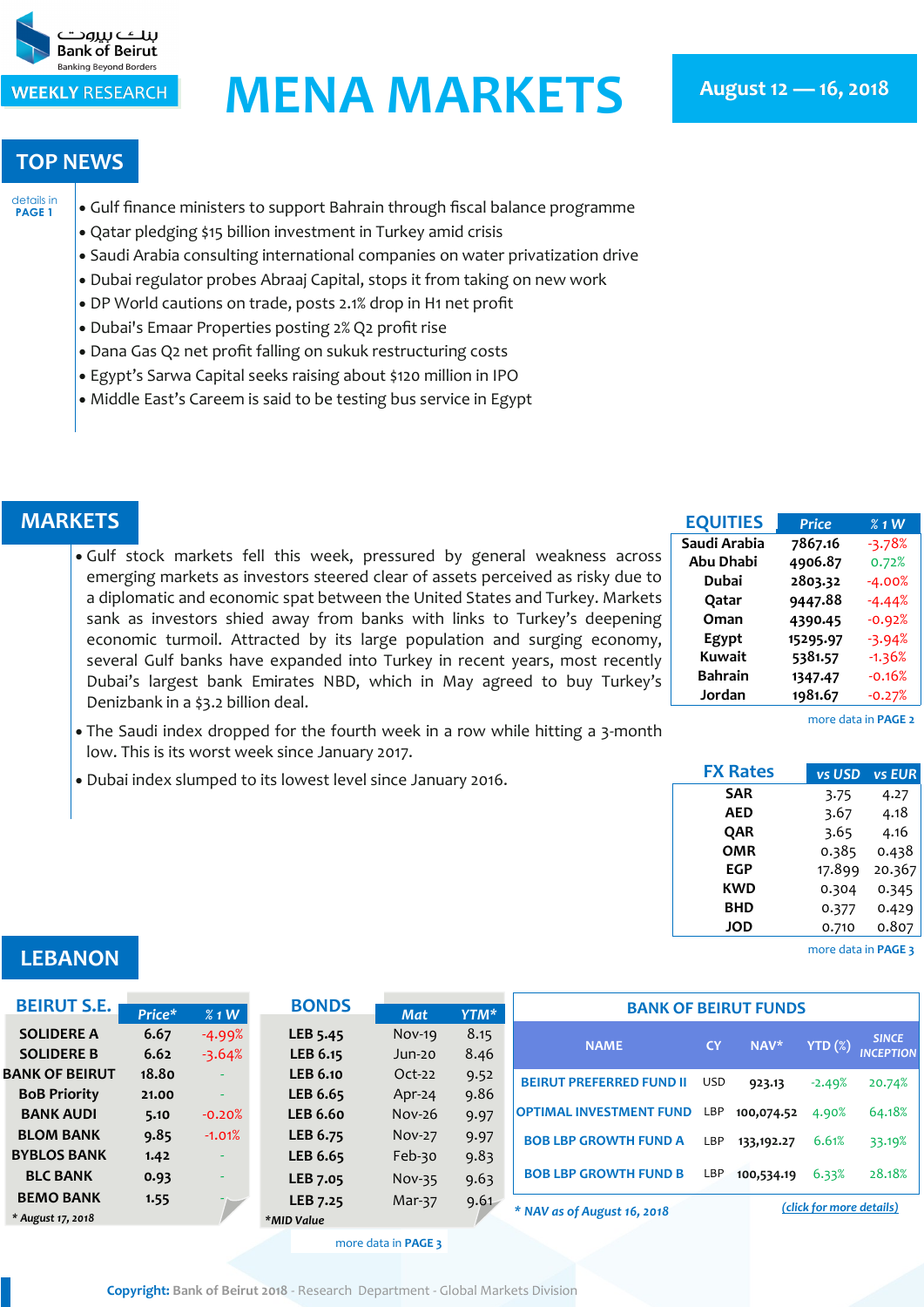### <span id="page-1-0"></span>**TOP NEWS**

#### **Gulf finance ministers to support Bahrain through fiscal balance programme**

(Reuters) Gulf finance ministers said on Wednesday they would support Bahrain's financing needs after reviewing its proposed fiscal balance programme at a meeting in Manama. "The ministers reaffirmed their countries' commitment to supporting the financing needs of a fiscal balance programme with targeted indicators," they said in a statement. The ministers were from Saudi Arabia, the United Arab Emirates, Kuwait and Bahrain. The Gulf Cooperation Council members have been discussing aid to Manama for more than a year, as foreign investors dumped Bahrain's bonds, bankers and other Gulf sources have told Reuters. In late June, the three countries said in a statement they were considering "all options" to support Bahrain and finalize an integrated aid programme, which they said would soon be announced. Manama has projected a state budget gap of \$3.5 billion in 2018.

#### **Qatar pledging \$15 billion investment in Turkey amid crisis**

Turkish officials say Qatar has pledged \$15 billion of direct investments for Turkey as it struggles with a currency crisis. Officials from President Recep Tayyip Erdogan's office said the pledge was made by Sheikh Tamim bin Hamad Al Thani, who met with the Turkish leader Wednesday. The officials provided the information only on condition of anonymity, in line with government rules. They did not provide further information on the nature of the investments. During the meeting, Erdogan and Al Thani also expressed their determination to develop ties between their countries "in all areas," according to the officials. Turkey and Qatar have forged close bonds over the years, with Ankara supporting Doha during its standoff last year with other Gulf neighbors, including sending troops to a Turkish base there.

#### **Saudi Arabia consulting international companies on water privatisation drive**

Reuters) Saudi Arabia's state-owned National Water Co (NWC) said on Thursday it was starting preparations to involve international companies in the kingdom's water distribution and treatment sector, part of privatisation plans drafted by the government. NWC invited local and international water companies to participate in a market-sounding exercise that will gauge the interest of potential investors. Companies were asked to register by Aug. 30. Officials have previously said they may let private companies operate, maintain and develop water distribution services in up to six regions of the arid country. The private sector would take responsibility for capital spending and operating risk, reducing pressure on state finances, in exchange for regular payments under longterm contracts. The government hopes such public-private partnerships, in water, education and other areas of infrastructure, will help to revive foreign direct investment in Saudi Arabia, which plunged to a 14-year low of \$1.4 billion in 2017. Riyadh has said it aims to generate \$9 billion to \$11 billion of non-oil state revenues from its privatization programme by 2020.

#### **Dubai regulator probes Abraaj Capital, stops it from taking on new work**

Dubai's financial services regulator has stopped Abraaj Capital from taking on new business or moving money to Abraaj Investment Management(AIML), its related entity, as part of an investigation into the group. "Given the onset of financial difficulties of the wider Abraaj Group, the DFSA has been closely monitoring the activities of its regulated entity ACL," Dubai Financial Services Authority said in a statement on Thursday. It is the first time that DFSA has said publicly it is investigating Abraaj, which faces allegations by some investors of misusing their money in a \$1 billion healthcare fund. Abraaj has denied any wrongdoing, but the allegations triggered a solvency crisis at the Middle East and Africa's largest buyout fund, and threatened to dent Dubai's reputation. Abraaj Capital is the only entity in the Abraaj Group regulated by DFSA, which issued its statement after two individuals from Deloitte were appointed as joint provisional liquidators by the Dubai International Financial Centre (DIFC) Courts to oversee the winding up of the private equity group.

#### **DP World cautions on trade, posts 2.1% drop in H1 net profit**

DP World , one of the world's biggest port operators, posted a 2.1% drop in first-half net profit on Thursday, and cautioned about geopolitical risks and recent changes to trade policies.

U.S. President Donald Trump is taking a more aggressive, protectionist posture on trade than his recent predecessors, sparking retaliatory measures from other countries such as China. "The near-term trade outlook remains uncertain with recent changes in trade policies and geopolitical headwinds in some regions continuing to pose uncertainty to the container market," said the company's chairman and chief executive, Sultan Ahmed bin Sulayem,. "However, the robust financial performance of the first six months also leaves us well placed for 2018 and we expect to see increased contributions from our recent investments in the second half of the year," he said in a statement.

#### **Dubai's Emaar Properties posts 2% Q2 profit rise**

Emaar Properties, Dubai's largest listed developer, on Tuesday reported a 2% rise in second-quarter net profit after the impact of the public listing of its development business. The developer of the Burj Khalifa, the world's tallest building, fared better than rival DAMAC Properties which earlier reported a 46% fall in second quarter profit from continuing operations on lower property prices and muted sales as new developments hit the real estate market. Emaar made a net profit of 1.48 billion dirhams (\$403 million) in the three months to June 30, compared to 1.45 billion dirhams in the same year ago period as strong construction progress and growth in the mall business boosted revenue, it said in a statement. Excluding the effect of Emaar Development's initial public share offer late last year, Emaar Properties said its second quarter net profit rose by 16% from the year earlier period to 1.68 billion dirhams. Its revenue for the second quarter was 5.89 billion dirhams, 55% higher than the same period of 2017.

#### **Dana Gas Q2 net profit falls on sukuk restructuring costs**

United Arab Emirates-based energy company Dana Gas reported a 14% decrease in second quarter net profit on Tuesday, citing one-off sukuk restructuring costs. Dana Gas has been at the centre of a long and complex legal dispute with its creditors when last year it halted payments on \$700 million in sukuk, or Islamic bonds, saying the instruments had become unlawful in the UAE. After reaching a consensual restructuring agreement in May, the firm said on Tuesday it completed the sukuk refinancing and that all legal proceedings have been brought to an end by the parties involved in the dispute. Dana made a net profit of 37 million dirhams (\$10 million) in the second quarter, down from 43 million one year earlier. In the six months to 30 June it registered a 4% increase year on year to 88 million dirhams, thanks to higher realised hydrocarbon prices and savings on the sukuk profit payment, CEO Patrick Allman-Ward said in a conference call. The net profit for the first half of the year would have been 183 million dirhams without the one-off sukuk restructuring costs, he said.

#### **Egypt's Sarwa Capital seeks raising about \$120 million in IPO**

(Bloomberg) Sarwa Capital, an Egyptian consumer and structured-finance provider, plans to sell a stake of as much as 40% in an initial public offering to raise capital for expansion. The Cairo-based company plans to list the shares on the local stock exchange in early October, Chief Executive Officer Hazem Moussa said in an interview. The company will use the proceeds, expected to be about \$120 million, to grow consumer and retail financing, mortgages, leasing and corporate bonds and to start insurance and factoring businesses, he said. "There is a lot of growth potential even in our existing historical core business of car financing but also in other relatively new businesses," Moussa said from his Cairo office. "The penetration levels are extremely low, there is so much to do and we are looking to expand and grow."

#### **Middle East's Careem is said to be testing bus service in Egypt**

(Bloomberg) Careem Networks FZ, the Middle Eastern ridehailing provider, is testing a bus-booking service ahead of a possible roll-out out across all 14 countries it operates in. Careem Bus -- a division aimed at attracting low-income earners -- will initially go live in at least four Egyptian cities, and is expected to be rolled out in September, according to people familiar with the business who asked to remain anonymous since plans aren't public yet. A Careem spokeswoman didn't immediately respond to a request for comment. The people did not disclose how much the Dubai-based company is investing in this project, but indicated that significant capital has been allocated for it. Competition with Uber Technologies Inc. is pushing Careem to look at expanding into other services including food and package delivery. Uber has held preliminary talks to merge with its local competitor, people familiar with the matter previously told Bloomberg. Careem has also been speaking with investors to raise \$500 million, and has held early talks with banks about a potential IPO in January.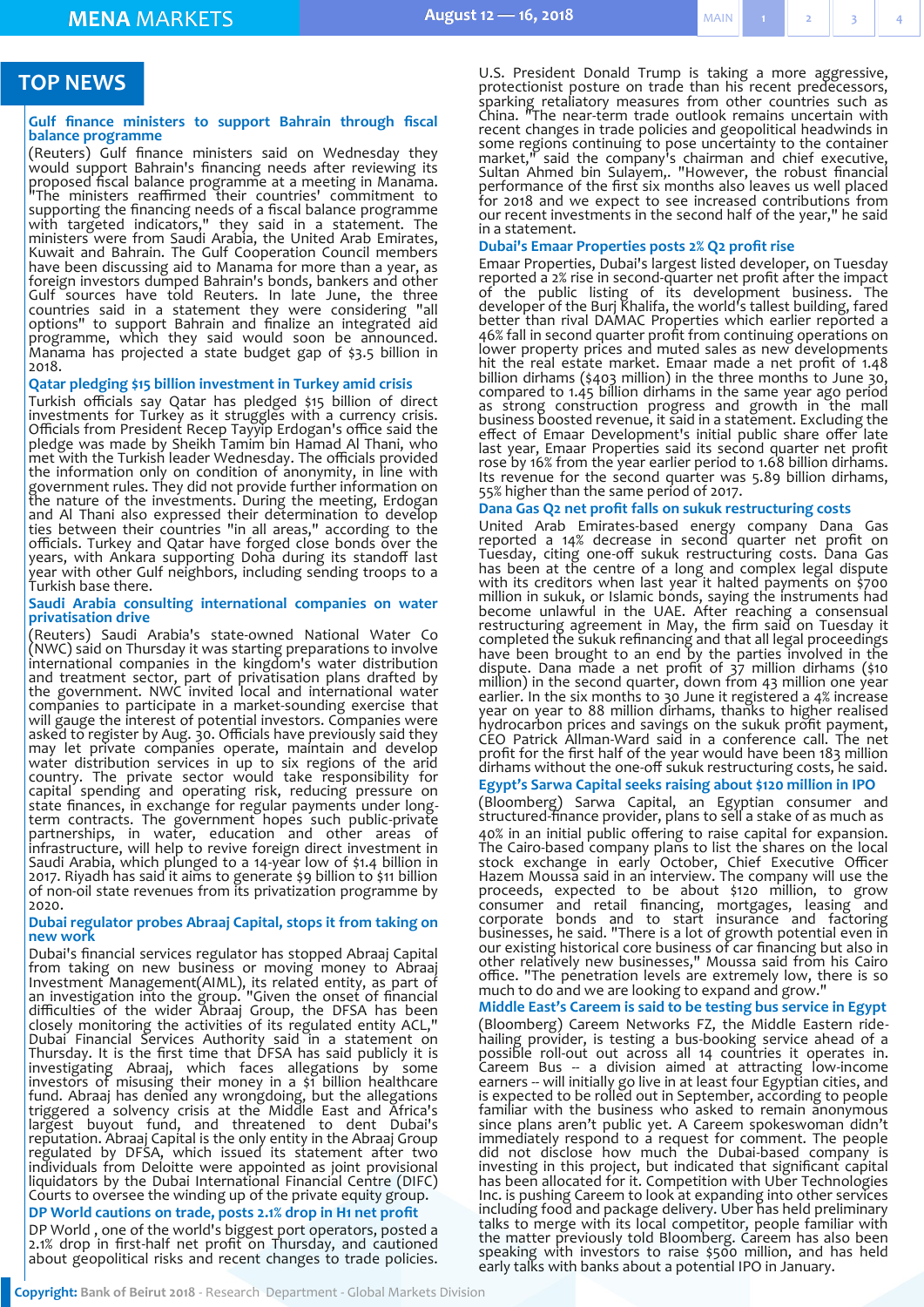## <span id="page-2-0"></span>**EQUITIES**

|      |                               |     | <b>Price</b> | As at  | $\Delta$ 1 W NET | $\Delta$ 1 W % | <b>High</b>         | Low       |
|------|-------------------------------|-----|--------------|--------|------------------|----------------|---------------------|-----------|
| 发发以对 | TADAWUL ALL SH INDEX          | SA  | 7867.16      | 16-Aug | $-309.02$        | $-3.78%$       | 8,141.40            | 7,826.34  |
|      | <b>ADX GENERAL INDEX</b>      | UA  | 4906.87      | 16-Aug | 34.84            | 0.72%          | 4,906.87            | 4,797.20  |
|      | <b>DFM GENERAL INDEX</b>      | UA  | 2803.32      | 16-Aug | $-116.79$        | $-4.00\%$      | 2,922.40            | 2,795.96  |
|      | <b>QE Index</b>               | QA  | 9447.88      | 16-Aug | -438.98          | $-4.44%$       | 9,877.05            | 9,447.88  |
|      | MSM30 Index                   | OМ  | 4390.45      | 16-Aug | -40.76           | $-0.92%$       | 4,431.25            | 4,372.17  |
|      | EGX 30 INDEX                  | EG  | 15295.97     | 16-Aug | $-628.09$        |                | $-3.94\%$ 15,924.06 | 15,287.13 |
|      | <b>KUWAIT PREMIER Index</b>   | KW. | 5381.57      | 16-Aug | $-74.28$         | $-1.36%$       | 5,450.78            | 5,362.24  |
|      | <b>BB ALL SHARE INDEX</b>     | BН  | 1347.47      | 16-Aug | $-2.13$          | $-0.16%$       | 1,351.35            | 1,341.13  |
|      | <b>AMMAN SE GENERAL INDEX</b> | JO  | 1981.67      | 16-Aug | $-5.32$          | $-0.27%$       | 1,995.32            | 1,970.20  |

### **TOP MOVERS**

| <b>GAINERS</b> |                                     |    |        |  |  |  |  |  |
|----------------|-------------------------------------|----|--------|--|--|--|--|--|
| 1              | KUWAIT & MIDDLE EAST FIN INV        | ΚU | 14.35% |  |  |  |  |  |
| $\overline{2}$ | <b>HEAVY ENGINEERING AND SHIP B</b> | ΚU | 13.72% |  |  |  |  |  |
| 3              | SANAM REAL ESTATE CO KSCC           | ΚU | 11.73% |  |  |  |  |  |
| 4              | EGYPTIAN ELECTRICAL CABLES          | EG | 11.24% |  |  |  |  |  |
| 5              | SAUDI INDUSTRIAL SERVICES CO        | SR | 9.27%  |  |  |  |  |  |
| 6              | UNITED PROJECTS FOR AVIATION        | ΚU | 8.29%  |  |  |  |  |  |
| 7              | SPECIALIZED INVESTMENT COMPO        | JO | 8.08%  |  |  |  |  |  |
| 8              | UNITED ELECTRONICS CO               | SR | 7.95%  |  |  |  |  |  |
| q              | ARAB EAST FOR REAL ESTATE IN        | JO | 7.55%  |  |  |  |  |  |
| 10             | KUWAITI SYRIAN HOLDING CO           | ΚU | 7.46%  |  |  |  |  |  |

| <b>LOSERS</b>  |                                 |                 |  |  |  |  |  |  |
|----------------|---------------------------------|-----------------|--|--|--|--|--|--|
| п              | KUWAIT CABLE VISION SAK         | KU -77.36%      |  |  |  |  |  |  |
| $\overline{2}$ | ALBARAKA BANKING GROUP          | BJ -27.65%      |  |  |  |  |  |  |
| 3              | <b>INOVEST CO BSC</b>           | BJ -26.92%      |  |  |  |  |  |  |
| $\overline{4}$ | <b>METAL &amp; RECYCLING CO</b> | KU -25.87%      |  |  |  |  |  |  |
| 5              | BELTONE FINANCIAL HOLDING       | EG -16.67%      |  |  |  |  |  |  |
| 6              | MIDDLE EAST HEALTHCARE CO       | SR -15.84%      |  |  |  |  |  |  |
| 7              | EZDAN HOLDING GROUP             | QA -15.36%      |  |  |  |  |  |  |
| 8              | WAFA INSURANCE                  | SR -13.38%      |  |  |  |  |  |  |
| 9              | PIONEERS HOLDING                | EG $-12.72%$    |  |  |  |  |  |  |
| 10             | <b>EXTRACTED OILS</b>           | $-12.41%$<br>EG |  |  |  |  |  |  |

### **TOP MARKET CAPS**

| П  | SAUDI BASIC INDUSTRIES CORP      | SR -3.00%       |
|----|----------------------------------|-----------------|
| 2  | SAUDI TELECOM CO                 | SR -7.98%       |
| 3  | QATAR NATIONAL BANK              | QA -6.29%       |
| 4  | <b>EMIRATES TELECOM GROUP CO</b> | UA 0.30%        |
| 5  | AL RAJHI BANK                    | SR -3.78%       |
| 6  | NATIONAL COMMERCIAL BANK         | $-6.22%$<br>SR. |
| 7  | SAUDI ELECTRICITY CO             | SR<br>2.11%     |
| 8  | <b>INDUSTRIES QATAR</b>          | QA -3.61%       |
| 9  | DP WORLD LTD                     | UA -2.19%       |
| 10 | SAUDI ARABIAN MINING CO          | $-4.04%$        |

### **TOP TRADING VOLUMES (WEEKLY AVG)**

|                         | (in MILLIONS)                      |           |       |  |  |  |  |  |  |  |
|-------------------------|------------------------------------|-----------|-------|--|--|--|--|--|--|--|
|                         | DANA GAS                           | UA        | 42.47 |  |  |  |  |  |  |  |
| 2                       | DRAKE & SCULL INTERNATIONAL        | UA        | 36.94 |  |  |  |  |  |  |  |
| $\overline{\mathbf{3}}$ | ARABIA INVESTMENTS & DEVELOP       | EG        | 29.14 |  |  |  |  |  |  |  |
| 4                       | ALINMA BANK                        | SR        | 27.86 |  |  |  |  |  |  |  |
| 5                       | CITADEL CAPITAL SAE                | EG        | 18.46 |  |  |  |  |  |  |  |
| 6                       | AAYAN LEASING & INVESTMENT         | KU        | 16.74 |  |  |  |  |  |  |  |
| 7                       | DAR AL ARKAN REAL ESTATE DEV       | <b>SR</b> | 16.03 |  |  |  |  |  |  |  |
| 8                       | AMER GROUP HOLDING                 | EG        | 13.30 |  |  |  |  |  |  |  |
| q                       | PORTO HOLDING SAE                  | EG        | 13.05 |  |  |  |  |  |  |  |
| 10                      | <b>PALM HILLS DEVELOPMENTS SAE</b> | FG        | 9.53  |  |  |  |  |  |  |  |

### **TOP SECTORS MOVERS** *(where index is officially priced)*

| <b>SAUDI ARABIA</b>      |          | <b>ABU DHABI</b>         |          |
|--------------------------|----------|--------------------------|----------|
| Tadawul Utilities (L2)   | 1.88%    | ADX Consumer Staples     | 2.71%    |
| Tadawul Comm & Prof Svc  | $-0.21%$ | <b>ADX Banks</b>         | 1.21%    |
| Tadawul Transportation   | $-0.46%$ | <b>ADX Real Estate</b>   | 0.72%    |
|                          |          |                          |          |
| Tadawul Tel Svc (L2)     | $-7.23%$ | <b>ADX</b> Industrial    | $-1.47%$ |
| Tadawul Phar, Bio & LS   | $-6.10%$ | <b>ADX Energy</b>        | $-1.42%$ |
| Tadawul Food & Beverages | $-5.54%$ | ADX Fin Svs & Investment | $-1.00%$ |

**Copyright: Bank of Beirut 2018** - Research Department - Global Markets Division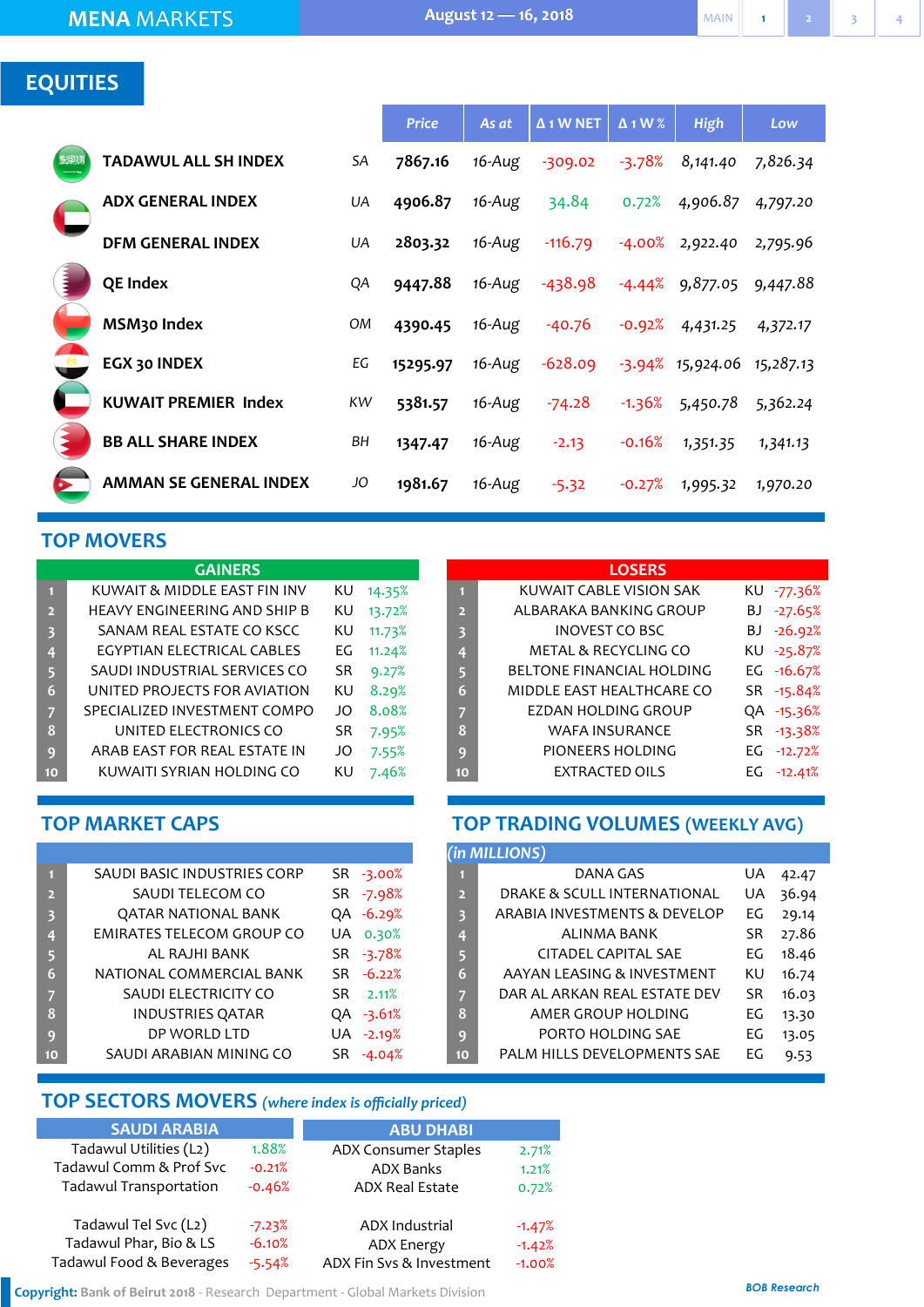<span id="page-3-0"></span>

|    | <b>MENA MARKETS</b>           |            |            | August 12 - 16, 2018 |            |            | <b>MAIN</b> |            |  |  |
|----|-------------------------------|------------|------------|----------------------|------------|------------|-------------|------------|--|--|
|    | <b>CURRENCIES</b> Cross Rates |            |            |                      | <b>SIA</b> |            |             | O          |  |  |
|    |                               |            | <b>USD</b> | <b>EUR</b>           | <b>GBP</b> | <b>AUD</b> | JPY*        | <b>CHF</b> |  |  |
| 影響 | Saudi Riyal                   | <b>SAR</b> | 3.75       | 4.27                 | 4.77       | 2.72       | 29.57       | 3.76       |  |  |
|    | <b>UAE Dirham</b>             | <b>AED</b> | 3.67       | 4.18                 | 4.67       | 2.67       | 30.20       | 3.68       |  |  |
|    | Qatari Riyal                  | <b>QAR</b> | 3.65       | 4.16                 | 4.65       | 2.66       | 30.34       | 3.67       |  |  |
|    | Omani Riyal                   | <b>OMR</b> | 0.385      | 0.438                | 0.490      | 0.280      | 288.08      | 0.386      |  |  |
|    | <b>Egyptian Pound</b>         | <b>EGP</b> | 17.899     | 20.367               | 22.754     | 12.997     | 6.20        | 17.955     |  |  |
|    | <b>Kuwaiti Dinar</b>          | <b>KWD</b> | 0.304      | 0.345                | 0.386      | 0.220      | 365.25      | 0.305      |  |  |
|    | <b>Bahraini Dinar</b>         | <b>BHD</b> | 0.377      | 0.429                | 0.479      | 0.274      | 294.05      | 0.378      |  |  |
|    | Jordanian Dinar               | <b>JOD</b> | 0.710      | 0.807                | 0.902      | 0.515      | 156.30      | 0.712      |  |  |

**Thursday's closing prices are used to calculate the cross rates**

**USD/EUR/GBP/AUD/CHF are base currencies**

### **BONDS**

### **Sovereign Eurobonds (USD)**

**LEBANON Maturity Range (yrs) Country Maturity YTM** *0 - 1* DUBAI Dec-18 2.99 DUBAI Feb-19 3.06 ABU DHABI Apr-19 2.50 QATAR Apr-19 2.69 *1 - 2* QATAR Jan-20 3.11 *2 - 4* DUBAI Oct-20 3.48 ABU DHABI May-21 3.26 QATAR Jun-21 3.45 DUBAI Jun-21 3.80 QATAR Jan-22 3.53 *4 - 7* ABU DHABI Oct-22 3.43 QATAR Jan-23 3.56 DUBAI Mar-25 4.44 *7 - 10* ABU DHABI May-26 3.79 QATAR Jun-26 3.92 ABU DHABI Oct-27 3.84 *10 - 30* QATAR Jun-30 4.41 QATAR Jan-40 4.75 QATAR Jan-42 4.75 DUBAI Jan-43 5.47 QATAR Jun-46 4.65 ABU DHABI Oct-47 4.40 **Maturity Range (yrs) Maturity YTM** *0 - 1* Nov-18 4.85 May-19 7.28 *1 - 2* Nov-19 8.15 Mar-20 8.35 Apr-20 8.53 Jun-20 8.46 *2 - 4* Apr-21 9.20 *4 - 7* Oct-22 9.52 May-23 9.69 Apr-24 9.86 Nov-24 9.82 Dec-24 9.89 Feb-25 9.99 Jun-25 9.93 *7 - 10* Nov-26 9.97 Mar-27 10.05 Nov-27 9.97 10 - 30 May-29 10.01 Feb-30 9.83 Apr-31 9.89 Mar-32 9.83 Nov-35 9.63 Mar-37 9.61 **GULF** 

**Yields are MID values and shown strictly for information purpose and subject to change at any time**